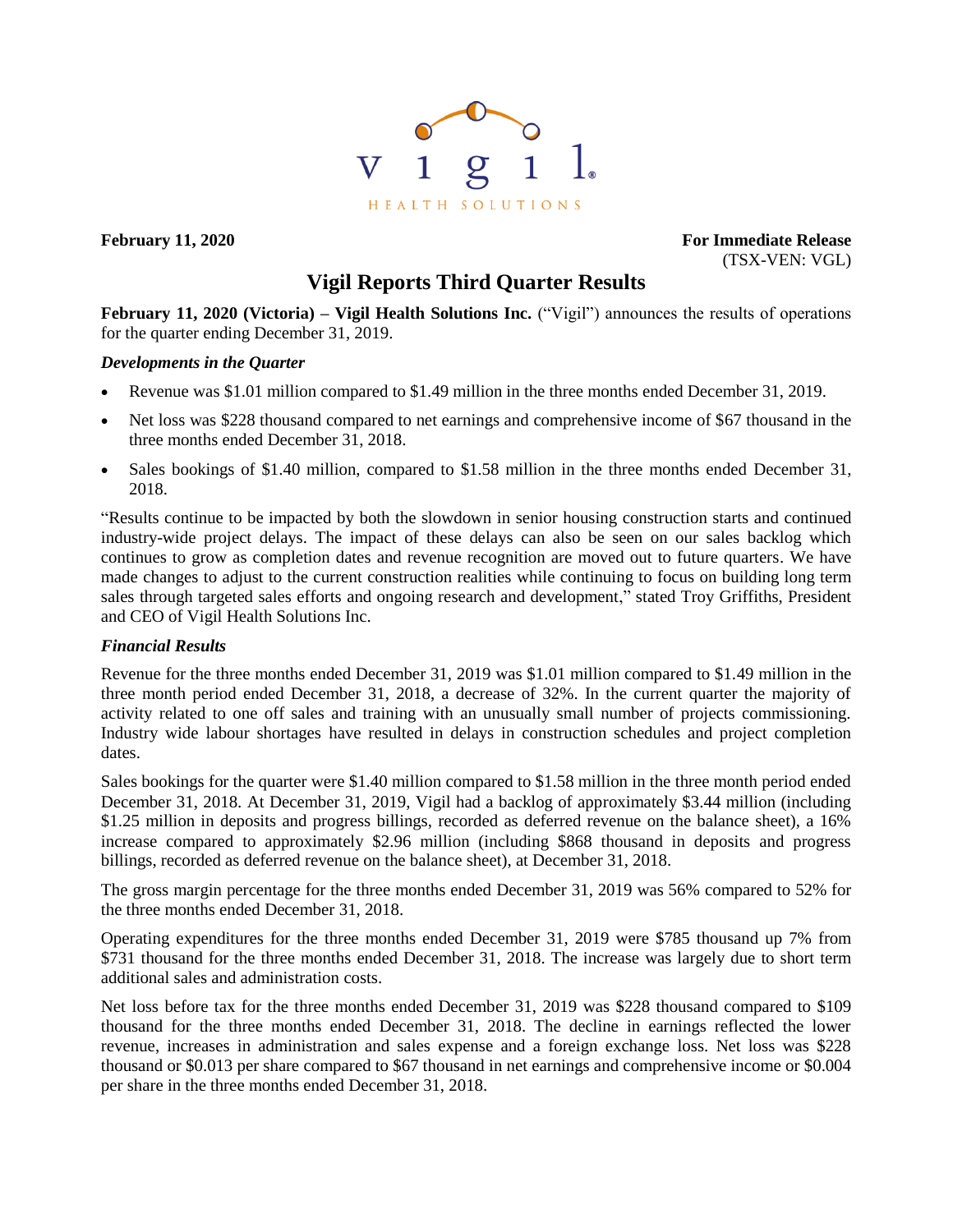Detailed financial statements along with Management Discussion and Analysis have been filed with SEDAR (www.sedar.com).

*Financial information will be mailed to entitled security holders on February 28, 2020, or, upon notice to the Company, entitled security holders may request a copy of financials in advance.*

#### *Summary Financial Information*

|                                            | Three months ended |                           | Nine months ended         |            |
|--------------------------------------------|--------------------|---------------------------|---------------------------|------------|
|                                            |                    | December 31, December 31, | December 31, December 31, |            |
|                                            | 2019               | 2018                      | 2019                      | 2018       |
|                                            |                    |                           |                           |            |
| Revenue                                    | \$<br>1,011,883    | 1,492,636                 | 3,561,356                 | 4,847,020  |
| Cost of sales                              | 450,165            | 712,878                   | 1,618,424                 | 2,310,755  |
|                                            | 561,718            | 779,758                   | 1,942,932                 | 2,536,265  |
| <b>Expenses</b>                            | 785,406            | 731,360                   | 2,408,343                 | 2,188,324  |
| Earnings (loss) before the following items | (223, 688)         | 48,398                    | (465, 411)                | 347,941    |
| Other income (expense)                     | (4,698)            | 61,051                    | 7,493                     | 73,878     |
| Earnings (loss) before income taxes        | (228, 386)         | 109,449                   | (457, 918)                | 421,819    |
| Income taxes                               |                    | (42, 286)                 |                           | (154, 286) |
| Net earnings (loss) and comprehensive      |                    |                           |                           |            |
| earnings (loss) for the period             | \$<br>(228, 386)   | 67,163                    | (457,918)                 | 267,533    |

## *Non-IFRS Measure*

For the three months ended December 31, 2019, we are disclosing Adjusted EBITDA, a non-IFRS financial measure, as a supplementary indicator of operating performance. We define Adjusted EBITDA as net income before, interest, income taxes, amortization, stock based compensation and currency gains or losses including derivative foreign exchange differences. We are presenting the non-IFRS financial measure in our filings because we use it internally to make strategic decisions, forecast future results and to evaluate our performance and because we believe that our current and potential investors and analysts use the measure to assess current and future operating results and to make investment decisions. It is a non-IFRS measure, may not be comparable to other companies and it is not intended as a substitute for IFRS measures.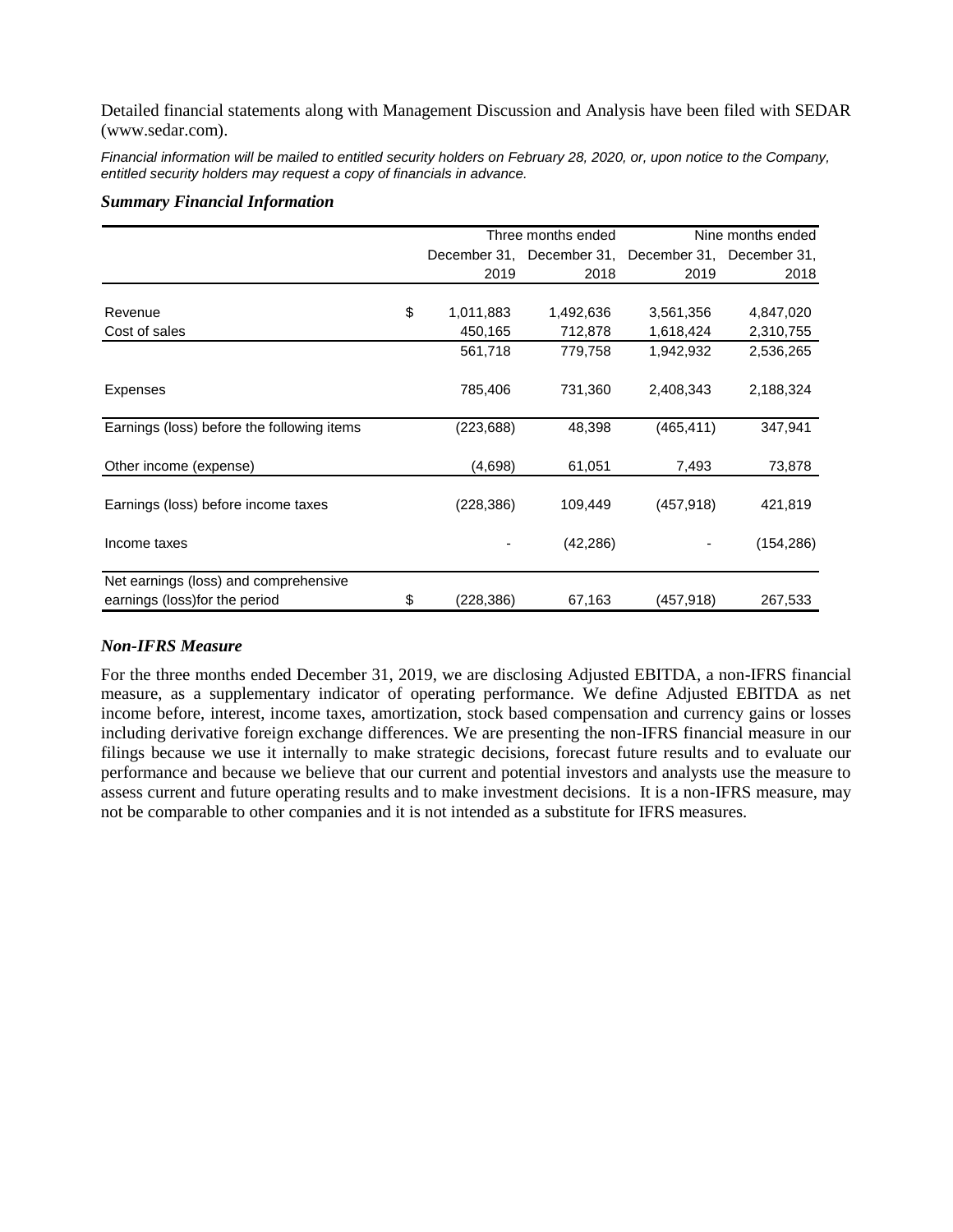## *Adjusted EBITDA reconciliation*

|                        |                  | Three months ended | Nine months ended |              |  |
|------------------------|------------------|--------------------|-------------------|--------------|--|
|                        | December 31.     | December 31.       | December 31.      | December 31, |  |
|                        | 2019             | 2018               | 2019              | 2018         |  |
|                        |                  |                    |                   |              |  |
| Income for the period  | \$<br>(228, 386) | 67,163             | (457, 918)        | 267,533      |  |
| Add / (deduct)         |                  |                    |                   |              |  |
| Foreign exchange       | 14,151           | (57, 722)          | 17,235            | (53,262)     |  |
| Derivative exchange    | (326)            | 4,640              | (762)             | 540          |  |
| Interest               | (9, 127)         | (7,969)            | (24, 375)         | (21, 156)    |  |
| Income Tax             |                  | 42,286             |                   | 154,286      |  |
| Share based payments   | 22,374           | 41,098             | 86,685            | 131,263      |  |
| Amortization           | 38,863           | 10,412             | 115,683           | 31,070       |  |
|                        | 65,935           | 32,745             | 194,466           | 242,741      |  |
| <b>Adjusted EBITDA</b> | \$<br>(162,451)  | 99,908             | (263, 452)        | 510,274      |  |

### *About Vigil Health Solutions Inc.*

Vigil offers a technology platform combining software and hardware to provide comprehensive solutions to the expanding seniors' housing market. Vigil has established a growing presence in North America and an international reputation for being on the leading edge of systems design and integration. Vigil's objective is to offer solutions for the full continuum of care. Vigil's product range includes the innovative wireless Vitality Care System™ featuring discreet 'mini pendants', a nurse call system, mobile fall, incontinence monitoring, resident check in and the award-winning Vigil Memory Care System.

*Certain statements contained in this news release that are not based on historical facts may constitute forward-looking statements or forward-looking information within the meaning of applicable securities laws ("forward-looking statements"). These forward-looking statements are not promises or guarantees of future performance but are only predictions that relate to future events, conditions or circumstances or our future results, performance, achievements or developments and are subject to substantial known and unknown risks, assumptions, uncertainties and other factors that could cause our actual results, performance, achievements or developments in our business or in our industry to differ materially from those expressed, anticipated or implied by such forward-looking statements.*

*Forward-looking statements include all financial guidance, disclosure regarding possible events, conditions, circumstances or results of operations that are based on assumptions about future economic conditions, courses of action and other future events. We caution you not to place undue reliance upon any such forward-looking statements,*  which speak only as of the date they are made. These forward-looking statements appear in a number of different places *in this presentation and can be identified by words such as "may", "estimates", "projects", "expects", "intends", "believes",* "plans", "anticipates", or their negatives or other comparable words. Forward-looking statements include statements *regarding the outlook for our future operations, plans and timing for the introduction or enhancement of our services and products, statements concerning strategies or developments, statements about future market conditions, supply conditions, end customer demand conditions, channel inventory and sell through, revenue, gross margin, operating expenses, profits, forecasts of future costs and expenditures, the outcome of legal proceedings, and other expectations, intentions and plans that are not historical fact.*

*The risk factors and uncertainties that may affect our actual results, performance, achievements or developments are many and include, amongst others, our ability to develop our sales force and generate revenue, the length of the sales cycle, management of the Company's growth, ability to recruit and retain staff, fluctuations in demand for current and*  future products, our ability to develop, manufacture, supply and market existing and new products that meet the needs of *customers, volatility in the exchange rate, ability to secure financing, ability to secure product liability insurance, the continuous commitment of our customers, increased competition, changes in regulation and reliance on third party suppliers. These risk factors and others are discussed in the Risks and Uncertainties section of our "Management Discussion and Analysis" segment of our fiscal 2019 Annual Report. Many of these factors and uncertainties are beyond the control of the Company. Consequently, all forward-looking statements in this news release are qualified by this cautionary statement and there can be no assurance that actual results, performance, achievements or developments anticipated by the Company will be realized.*